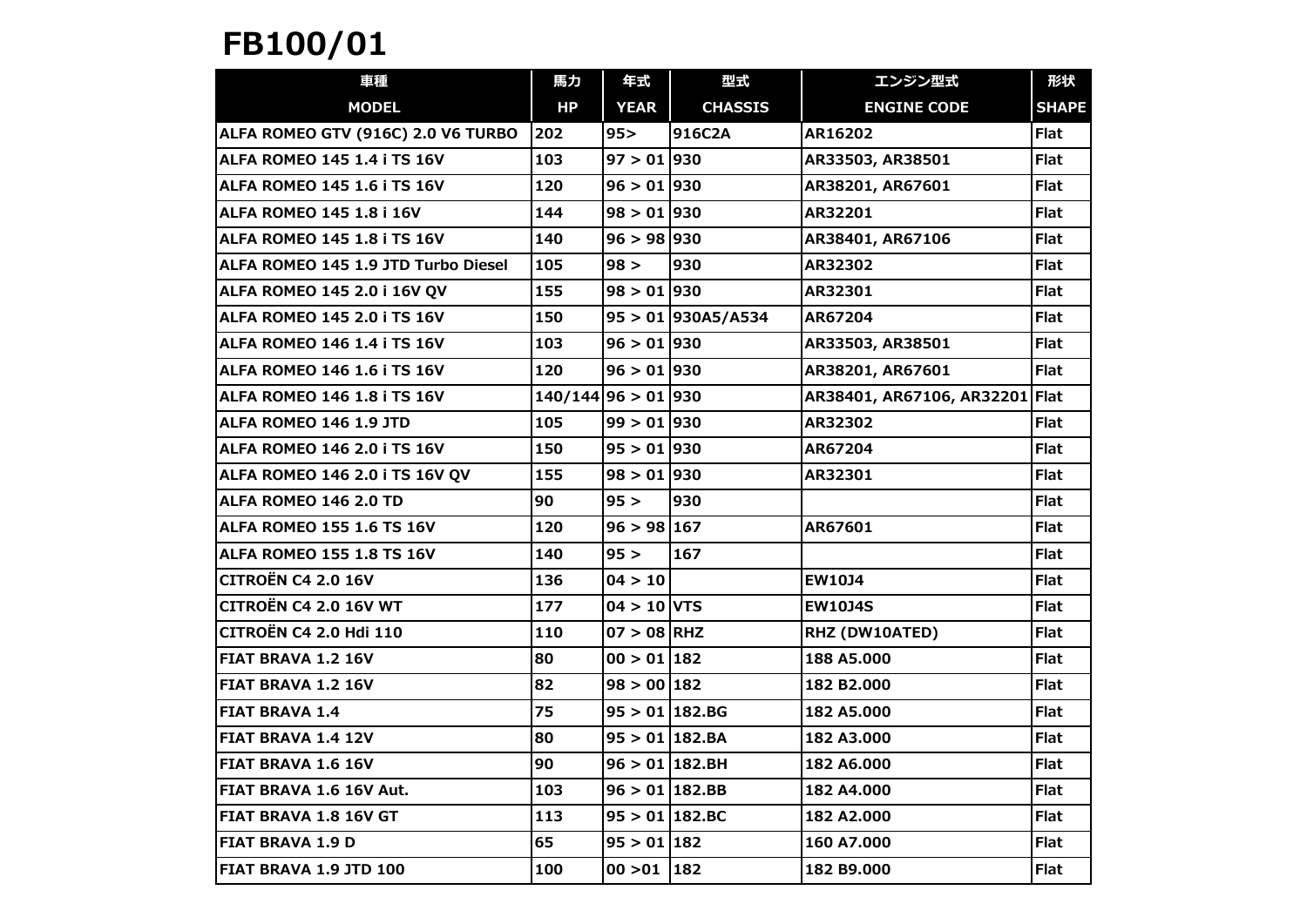## FB100/01

| 車種                                 | 馬力  | 年式             | 型式             | エンジン型式                  | 形状           |
|------------------------------------|-----|----------------|----------------|-------------------------|--------------|
| <b>MODEL</b>                       | HP  | <b>YEAR</b>    | <b>CHASSIS</b> | <b>ENGINE CODE</b>      | <b>SHAPE</b> |
| FIAT BRAVA 1.9 JTD 105             | 105 | $98 > 01$ 182  |                | 182 B4.000              | <b>Flat</b>  |
| FIAT BRAVA 1.9 TD 100 S            | 100 | 97 >           | 182.BF         | 182 A7.000              | <b>Flat</b>  |
| <b>FIAT BRAVA 1.9 TD 75 S</b>      | 75  | 96 > 011182.BF |                | 182 A8.000              | <b>Flat</b>  |
| <b>FIAT MAREA 1.2 16V</b>          | 82  | 98 >           | 185            | 182 B2.000              | <b>Flat</b>  |
| <b>FIAT MAREA 1.4 12V</b>          | 80  | 96 >           | 185            | 182 A3.000              | <b>Flat</b>  |
| FIAT MAREA 1.6 16 V                | 103 | 00 > 02   185  |                | 182 B6.000              | <b>Flat</b>  |
| <b>FIAT MAREA 1.6 16 V</b>         | 103 | 97 >           | 185            | 182 A4.000, 185 A3.000  | <b>Flat</b>  |
| <b>FIAT MAREA 1.8 16V</b>          | 113 | 97 >           | 185            | 182 A2.000              | <b>Flat</b>  |
| <b>FIAT MAREA 1.9 JTD</b>          | 105 | $99 > 01$ 185  |                | 182 B4.000              | <b>Flat</b>  |
| <b>FIAT MAREA 1.9 JTD</b>          | 110 | 01 >           | 185            | 186 A6.000              | <b>Flat</b>  |
| FIAT MAREA 1.9 TD 100              | 100 | 97 >           | 185            | 182 A7.000              | <b>Flat</b>  |
| <b>FIAT MAREA 2.0 20V HLX</b>      | 147 | 96 > 99 185    |                | 182 A1.000              | <b>Flat</b>  |
| FIAT MAREA 2.0 20V HLX             | 150 | 01 >           | 185            | 185 A8.000              | <b>Flat</b>  |
| FIAT MAREA 2.0 20V HLX             | 154 | 99 > 01 185    |                | 182 B7.000              | <b>Flat</b>  |
| <b>FIAT MAREA 2.4 JTD</b>          | 130 | 99 >           | 185            | 185 A6.000, 839 A5.000  | <b>Flat</b>  |
| FIAT MAREA 2.4 TD 125              | 124 | 96 > 99 185    |                | 185 A2.000              | <b>Flat</b>  |
| <b>FIAT MAREA WEEKEND 1.2 16V</b>  | 82  | 98 >           | 185            | 182 B <sub>2</sub> .000 | <b>Flat</b>  |
| <b>FIAT MAREA WEEKEND 1.4 12V</b>  | 80  | 96 >           | 185            | 182 A3.000              | <b>Flat</b>  |
| FIAT MAREA WEEKEND 1.6 16 V        | 103 | 00 > 02 185    |                | 182 B6.000              | <b>Flat</b>  |
| <b>FIAT MAREA WEEKEND 1.6 16 V</b> | 103 | 97 >           | 185            | 182 A4.000, 185 A3.000  | <b>Flat</b>  |
| <b>FIAT MAREA WEEKEND 1.8 16V</b>  | 113 | 97 >           | 185            | 182 A2.000              | <b>Flat</b>  |
| <b>FIAT MAREA WEEKEND 1.9 JTD</b>  | 105 | $99 > 01$ 185  |                | 182 B4.000              | <b>Flat</b>  |
| <b>FIAT MAREA WEEKEND 1.9 JTD</b>  | 110 | 01 >           | 185            | 186 A6.000              | <b>Flat</b>  |
| FIAT MAREA WEEKEND 1.9 TD 100      | 100 | 97 >           | 185            | 182 A7.000              | <b>Flat</b>  |
| FIAT MAREA WEEKEND 2.0 20V HLX     | 147 | 96 > 99   185  |                | 182 A1.000              | <b>Flat</b>  |
| FIAT MAREA WEEKEND 2.0 20V HLX     | 150 | 01 >           | 185            | 185 A8.000              | <b>Flat</b>  |
| FIAT MAREA WEEKEND 2.0 20V HLX     | 154 | 99 > 01 185    |                | 182 B7.000              | <b>Flat</b>  |
| <b>FIAT MAREA WEEKEND 2.4 JTD</b>  | 130 | 99 >           | 185            | 185 A6.000, 839 A5.000  | <b>Flat</b>  |
| FIAT MAREA WEEKEND 2.4 TD 125      | 124 | 96 > 991185    |                | 185 A2.000              | <b>Flat</b>  |